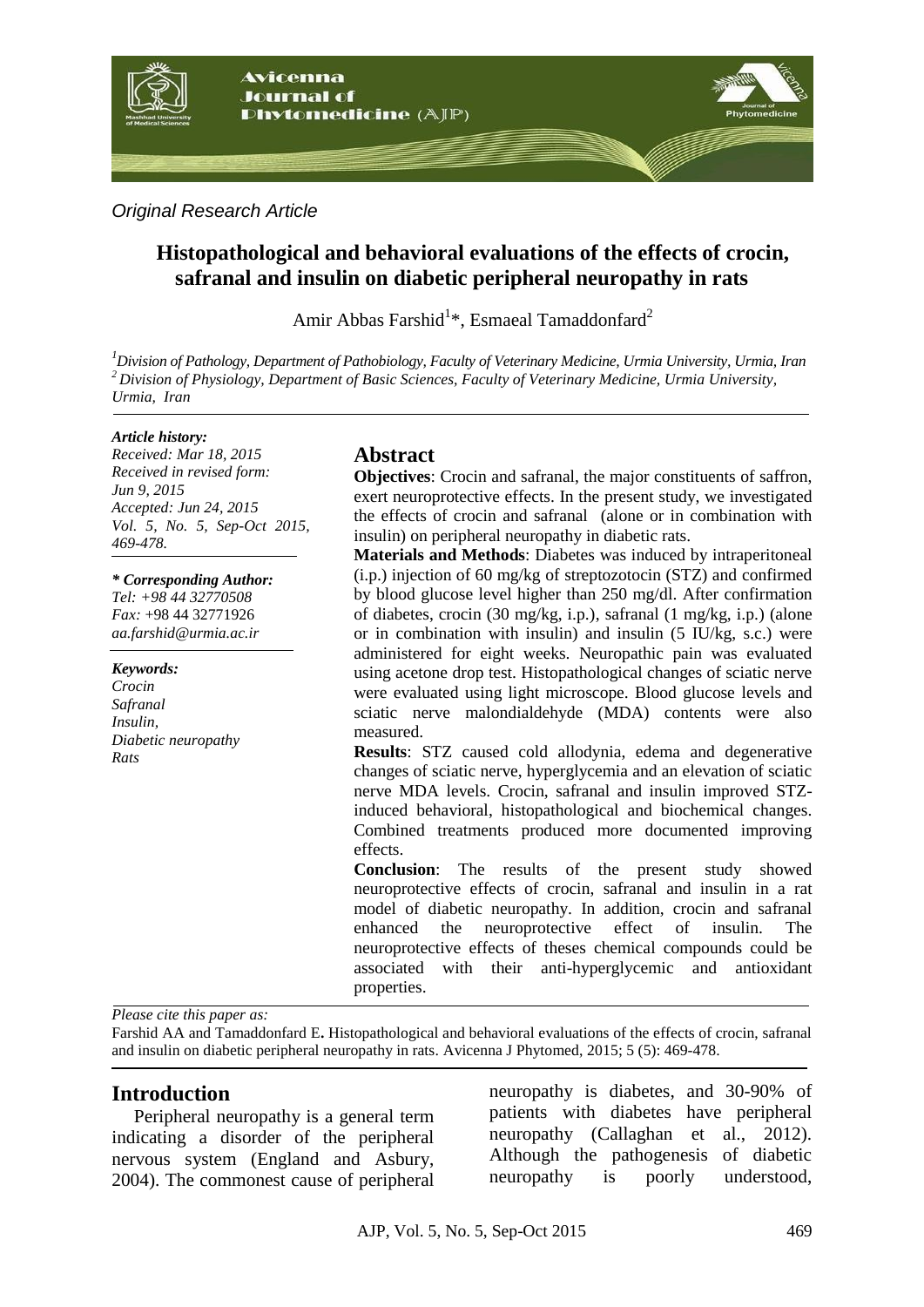Zychowska et al. (2013) suggested that diabetic-induced sustained hyperglycemia is responsible for changes in the nerve tissue. In addition, reactive oxygen species (ROS) and reactive nitrogen species (RNS) production resulting from chronic hyperglycemia have important roles in pathogenesis of diabetic peripheral neuropathy (Premkumar and Pabbidi, 2013). These free radicals and some unidentified metabolic factors activate the nuclear enzyme poly (ADP-ribose) polymerase (PARP), which is a fundamental mechanism for complications observed in diabetic neuropathy (Zychowska et al., 2013). Diabetic peripheral neuropathy is characterized by pain, paraesthesia and sensory loss (Singh et al., 2014).

Recent studies have suggested potent anti-diabetic effects for saffron (*Crocus sativus* L.) and its major constituents, crocin and safranal, in streptozotocin (STZ)-induced diabetic rats (Tamaddonfard et al., 2013b; Rajaei et al., 2013; Samargandian et al., 2013; Asri-Rezaei et al., 2015; Altinoz et al., 2015). Also, using various nociceptive tests, pain-suppressing effects of crocin and safranal have been reported in rats (Tamaddonfard and Hamzeh-Gooshchi, 2010; Tamaddonfard et al., 2013c; Karami et al., 2013; Tamaddonfard et al., 2014; Zhu and Yang, 2014; Erfanparast et al., 2015). In addition, crocin and safranal exerted neuroprotective effects on peripheral and central nervous systems (Tamaddonfard et al., 2013a; Tamaddonfard et al., 2014; Sadeghnia et al., 2013; Alinejad et al., 2013). In STZinduced type 1 diabetic rats, crocin and safranal exert potent antioxidant effects viadecreasing lipid peroxidation and improving catalase, superoxide dismutase activities (Rajaei et al., 2013; Samargandian et al., 2013).

Based on the complex etiology of diabetic peripheral neuropathy, several treatment sincluding tricyclic antidepressants, selective serotonin reuptake inhibitors, antiepileptic drugs,

narcotic agents and medicinal plants have been tested to halt its progression (Zychowska et al., 2013; Singh et al., 2014; El-Abhar and Schaalan, 2014; Javed et al., 2015). In this context, intraperitoneal  $(i.p.)$  injection of insulin  $(3 \text{ IU/kg})$  for 4 weeks improved electrophysiological and oxidative changes of sciatic nerve in STZinduced diabetic peripheral neuropathy (Erken et al., 2015). In the present study, we investigated the effects of crocin, safranal (alone or in combination with insulin) and insulin on STZ-induced diabetic peripheral neuropathy by recording neuropathic pain signs, evaluation of sciatic nerve histological changes and measuring blood glucose and sciatic nerve malondialdehyde (MDA) levels in rats.

# **Materials and Methods Animals**

In the present study, we used healthy adult male Wistar rats weighing 230-260 g. Animals were maintained in controlled laboratory conditions (12 h light/12 h dark cycles and ambient temperature  $22 \pm 0.5$ ºC) with food and water *ad libitum*. All research and animal care procedures were approved by the Veterinary Ethics Committee of the Faculty of Veterinary Medicine of Urmia University and were performed in accordance with the National Institutes of Health Guide for Care and Use of Laboratory Animals.

# **Chemical compounds**

Crocin was purchased from Fluka, Reidel-deHaen (Buchs SG, Schweiz). STZ and safranal (Kosher, purity of  $\geq 88\%$ ) were purchased from Sigma-Aldrich Inc. (St Louis, MO, USA). Insulin was obtained from Exir Co. Pvt. Ltd. (Tehran, Iran). Crocin, STZ and insulin were dissolved in normal saline and safranal was dissolved in liquid paraffin (Tamaddonfard et al., 2013c, 2014). All other chemicals were purchased from Merck Chemical Co. (Darmstadt, Germany).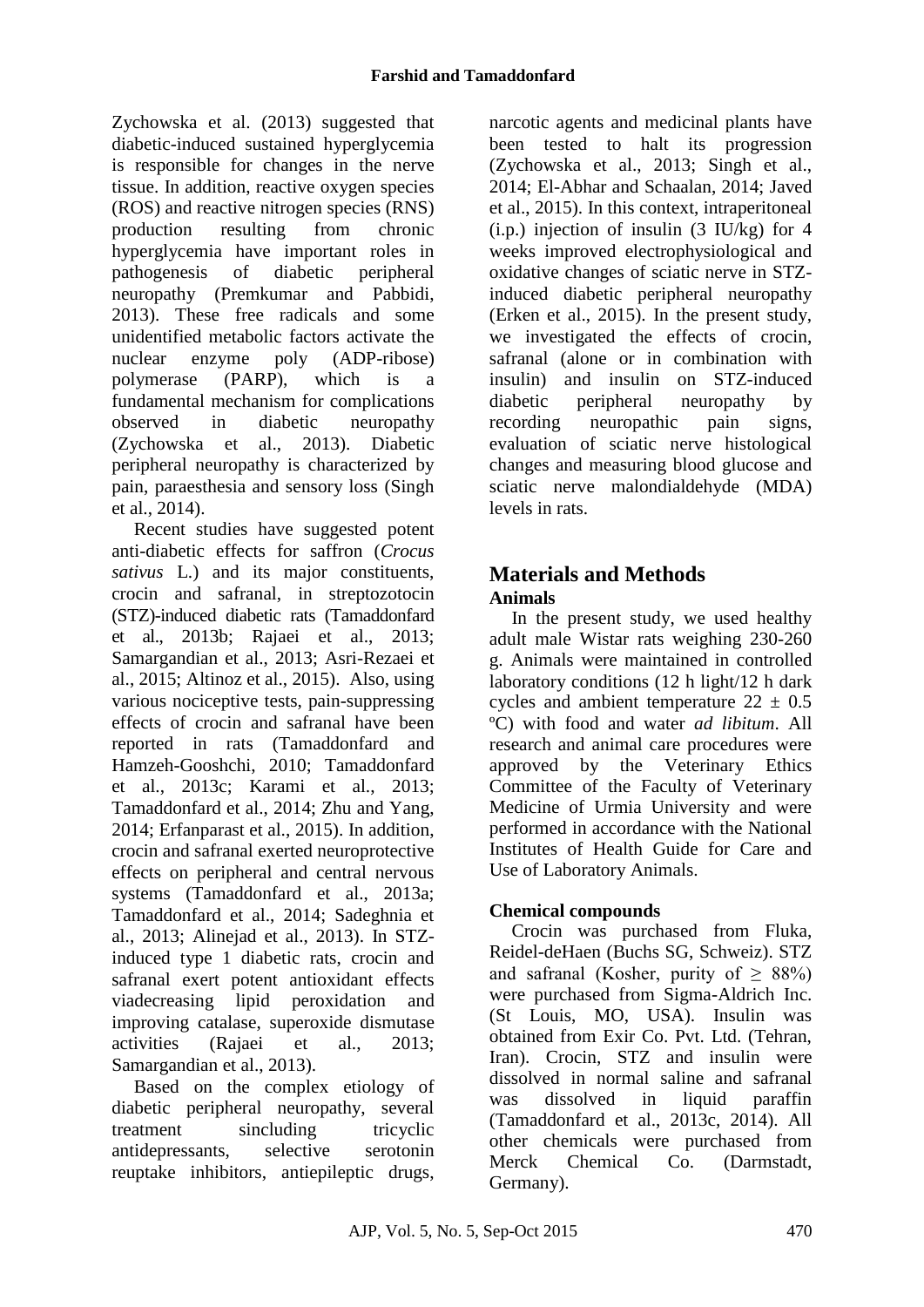### **Experimental groups**

In the present study, 42 male Wistar rats were divided into seven groups of six rats. Group 1 (intact group) received citrate buffer followed by normal saline. Group 2 (STZ group) received STZ (60 mg/kg) followed by normal saline. Groups 3 (crocin group) received STZ followed by 30 mg/kg of crocin. Group 4 (safranal group) received STZ followed by 1 mg/kg of safranal. Group 5 (insulin group) received STZ followed by 5 IU/kg of insulin. Group  $6$  (crocin + insulin group) received STZ followed by crocin (30 mg/kg) plus insulin (5 IU/kg). Group 7 (safranal + insulin group) received STZ followed by safranal  $(1 \text{ mg/kg})$  plus insulin (5 IU/kg). Five days weekly i.p. injection of crocin and safranal and daily subcutaneous (s.c.) injection of insulin were done for eight weeks after confirmation of diabetes. The doses and injection routes of drugs used in the present study, were chosen according to previous studies in which crocin (7.5-30 and 15-60 mg/kg, i.p.), safranal (0.25-0.75 and 0.2- 0.8 mg/kg, i.p.) and insulin (3, 4 and 5 IU/kg, s.c.) were used (Rajaei et al., 2013; Smargandian et al., 2013; Ranjitkumar et al., 2013; Wayhs et al., 2013; Tamaddonfard et al., 2013a, 2014; Erken et al., 2015).

### **Induction of diabetes**

Diabetes was induced in overnightfasted rats by a single i.p. injection of 60 mg/kg of freshly prepared STZ. STZ was dissolved in sodium citrate buffer (0.1 M, pH 4.5). Hyperglycemia was confirmed by elevated blood glucose levels (higher than 250 mg/dl) in12-h fasted rats, determined on day 3 after injection of STZ, using a digital glucometer (Elegans, Germany). This method of measuring blood glucose level was also used on day 56, after confirmation of diabetes.

### **Neuropathic pain test**

Cold allodynia which was used to evaluate neuropathic pain, was measured as the number of foot withdrawal responses after application of cold stimuli to the plantar surface of hind paw (Choi et al., 1994; Farshid et al., 2014; Nam et al., 2014; Tamaddonfard et al., 2014). One drop of 100% acetone was gently applied to the mid-plantar surface of the rat with a syringe connected to a thin polyethylene tube. A brisk foot withdrawal response after the spread of acetone over the plantar surface of the paw was considered as a sign of cold allodynia. The testing was repeated 10 times with an approximate interval 3-5 min between tests. Acetone drop test was repeated on days 10, 20, 30, 40 and 50 after confirmation of diabetes. The response frequency to acetone was expressed as a paw withdrawal frequency (PWF: number of paw withdrawals/number of trails  $\times$  100).

#### **Tissue sampling**

On day 56, after confirmation of diabetes, the rats were euthanized and sciatic nerves were removed and divided into two segments. One segment was fixed in 10% buffer formal saline for histopathological evaluation; another segment was weighed and rinsed in icecold saline solution.

### **Histopathological evaluation**

The formalin-fixed nerves routinely processed for paraffin embedding, thin (4- 5 μm) sections were provided from nerves and stained with hematoxylin and eosin (H&E) for light microscopic observations. Evaluation of the nerve sections was based on the severity of the pathological changes including edema and degeneration. The following scores were given to lesions observed: 0 (none), 1 (mild), 2 (moderate) and 3 (severe) (Farshid et al., 2014).

### **Biochemical assay**

Sciatic nerve segments were cut into small pieces, and then homogenized at 4°C in 2 ml of ice-cold saline with glass homogenizer. The resulting homogenate was passed through cellulose filter to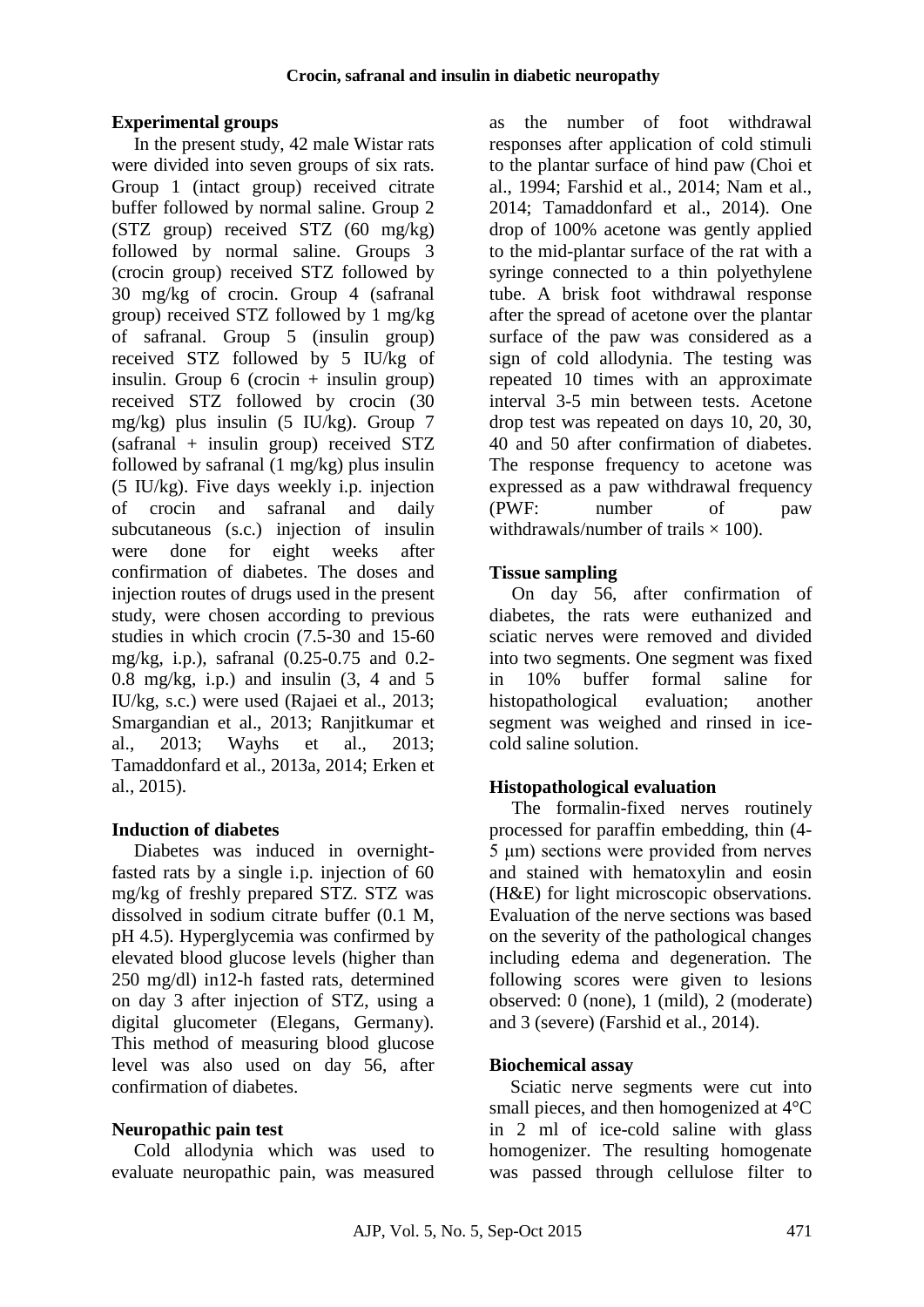remove impurities and divided into aliquots for biochemical analysis.

Lipid peroxidase was estimated by measurement of MDA levels spectrophotometrically in sciatic tissue homogenates according to method described by Ohkawa et al. (1979). Briefly, 0.1 ml of 20% trichloroacetic acid (TCA) and 1 ml of 0.8% of aqueous solution of thiobarbituric acid (TBA) were added to 0.1 ml of supernatant, then, mixed and incubated at 100 ºC for 80 min. After cooling on ice, samples were centrifuged at 4000 rpm for 10 min. After centrifugation, the absorbance of the organic layer was measured at 532 nm. The nmol MDA/g tissue was calculated using the plotted standard curve prepared from 1,1,3,3-tetraethoxypropane.

#### **Statistical analysis**

The results were analyzed using Graph Pad Prism version 5 (Graph Pad software Inc, US). Data obtained from acetone drop test was analyzed using two-way analysis of variance followed by Tukey's test. Data obtained from histopathological changes, blood glucose levels and MDA of sciatic nerve contents were analyzed by one-way analysis of variance (ANOVA) followed by Tukey's test. The values are expressed as mean  $\pm$  SEM of six animals. P<0.05 was considered statistically significant.

## **Results**

Plantar surface application of acetone in intact animals produced negligible paw responses. No significant responses to acetone were observed among experimental groups on day 10 after diabetes confirmation. Significant (p<0.001) differences in paw withdrawal frequency were observed between intact

and STZ groups on days 20 (intact:  $6.7 \pm$ 2.4% vs STZ:  $35 \pm 4.5$ %) and 30 (intact: 5  $\pm$  1.6% vs STZ: 60  $\pm$  4.8%), 40 (intact: 8.3  $\pm$  3% vs STZ: 71.7  $\pm$  6.1%) and 50 (intact: 6.7  $\pm$  2.3% vs STZ: 76.7  $\pm$  6%) after confirmation of diabetes. Crocin (30  $mg/kg$ ) and safranal (1 mg/kg) significantly (p<0.01) suppressed neuropathic pain response on the abovementioned days. Insulin (5 IU/kg) had no effects on day 20, whereas it significantly (p<0.01) reduced paw withdrawal frequency on days 30, 40 and 50. Crocin, safranal and insulin-treated groups showed no significant differences. In combined treatments, crocin (30 mg/kg) plus insulin (5 IU/kg) and safranal (1 mg/kg) plus insulin (5 IU/kg) produced more suppressive effect on STZ-induced cold allodynia ( $p<0.05$ , Figure 1).

Table 1 and Figure 2A show the normal architecture of sciatic nerve tissue. STZ produced histopathological changes including edema and degeneration in sciatic nerve tissue (Table 1 and Figure 2B, p<0.001).

Table 1. Effects of crocin, safranal (alone or in combination with insulin) and insulin on streptozotocin-induced sciatic nerve lesion severity score.

| <b>Groups</b>              | <b>Sciatic nerve lesion</b><br>severity score |
|----------------------------|-----------------------------------------------|
|                            |                                               |
| $STZ(60 \text{ mg/kg})$    | $2.83 + 0.17^*$                               |
| $STZ + Crocin (30 mg/kg)$  | $1.83 + 0.34^{\dagger}$                       |
| $STZ + Safranal (1 mg/kg)$ | $1.67 + 0.26^{\dagger}$                       |
| $STZ + Insulin (5 IU/kg)$  | $1.52 + 0.22^{\dagger}$                       |
| $STZ + Crocin (30 mg/kg)$  | $0.51 + 0.24$ <sup>#</sup>                    |
| $+$ Insulin (5 IU/kg)      |                                               |
| $STZ + Safranal (1 mg/kg)$ | $0.67 + 0.21$ #                               |
| $+$ Insulin (5 IU/kg)      |                                               |

All values are expressed as mean  $\pm$  SEM (n = 6). \*p<0.001 in comparison with intact group. †p<0.05, #p<0.001 in comparison with STZ group.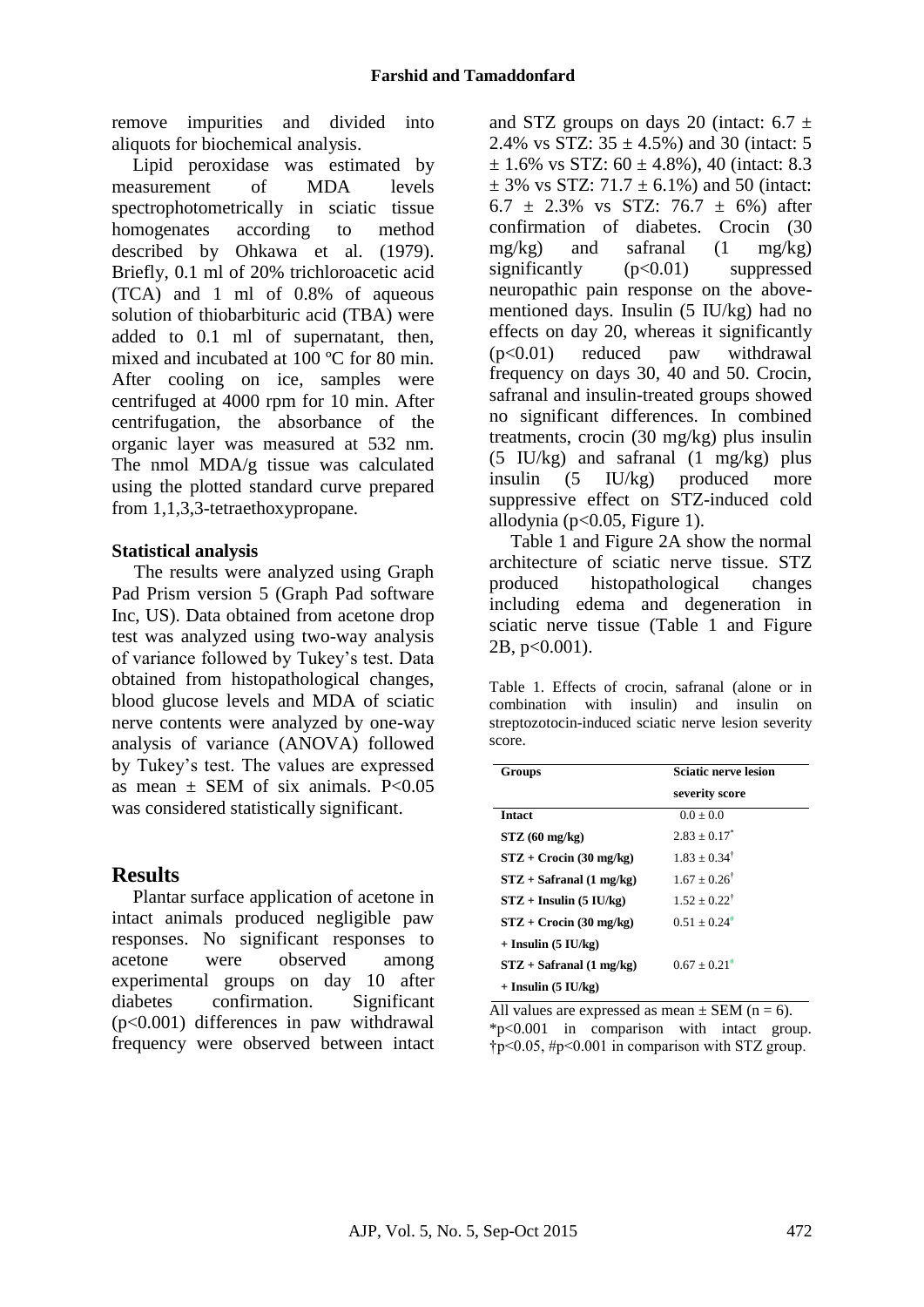

Figure 1. Effects of crocin, safranal (alone or in combination with insulin)and insulin on STZ-induced neuropathic pain. All values are expressed as mean  $\pm$  SEM (n = 6). \*p<0.001 in comparison with intact group.† p<0.01, # p<0.05 in comparison with STZ group.STZ: streptozotocin.

Crocin (30 mg/kg, Table 1 and Figure 2C), safranal (1 mg/kg, Table 1 and Figure 2D) and insulin (5 IU/kg, Table 1 and Figure 2E) significantly  $(p<0.05)$  but partially reduced STZ-induced changes. No significant differences were observed among crocin-, safranal- and insulintreated groups. In combined treatments, crocin (30 mg/kg) plus insulin (5 IU/kg) and safranal (1 mg/kg) plus insulin (5 IU/kg) caused a significant  $(p<0.001)$  and complete reduction in histopathological effects (Table 1, Figures 2F and 2G).

Blood glucose levels in intact group  $(105.7 \pm 5.7 \text{ mg/dl})$  was significantly different from those of STZ  $(412 \pm 29.9)$ mg/dL) group (p<0.001). Crocin (30 mg/kg), safranal  $(1 \text{ mg/kg})$  and insulin  $(5 \text{ m})$ IU/kg) significantly  $(p<0.001)$  decreased the increased levels of blood glucose. Blood lowering effects of insulin was significantly  $(p<0.05)$  more pronounced than those of crocin and safranal. No significant differences between crocin and safranal treated groups were observed. Crocin (30 mg/kg) and safranal (1 mg/kg) in combination with 5 IU/kg of insulin produced more documented antihyperglycemic effects (p<0.05, Figure 3).



Figure 2.Histopathological analysis of rat sciatic nerve. (**A**): Normal architecture of sciatic nerve is evident in intact group. (**B**): Sever edema (e) and degenerative (d, arrow) changes are seen in STZ group. (**C**): Mild progression in pathological changes is seen in crocin (30 mg/kg)-treated diabetic rats. (**D**): Reduction of edema and degenerative changes is seen in safranal (1 mg/kg) treated diabetic rats. (**E**): No degenerative changes are seen, but mild edema is still persisting in insulin (5 IU/kg)-treated diabetic rats. (**F**): A partial return of sciatic nerve to its normal structure is seen in crocin (30 mg/kg) plus insulin (5 IU/kg)-treated diabetic rats. (**G**): A complete return of sciatic nerve to its normal structure is evident in safranal (30 mg/kg) plus insulin (5 IU/kg)-treated diabetic rats (H&E**×**400).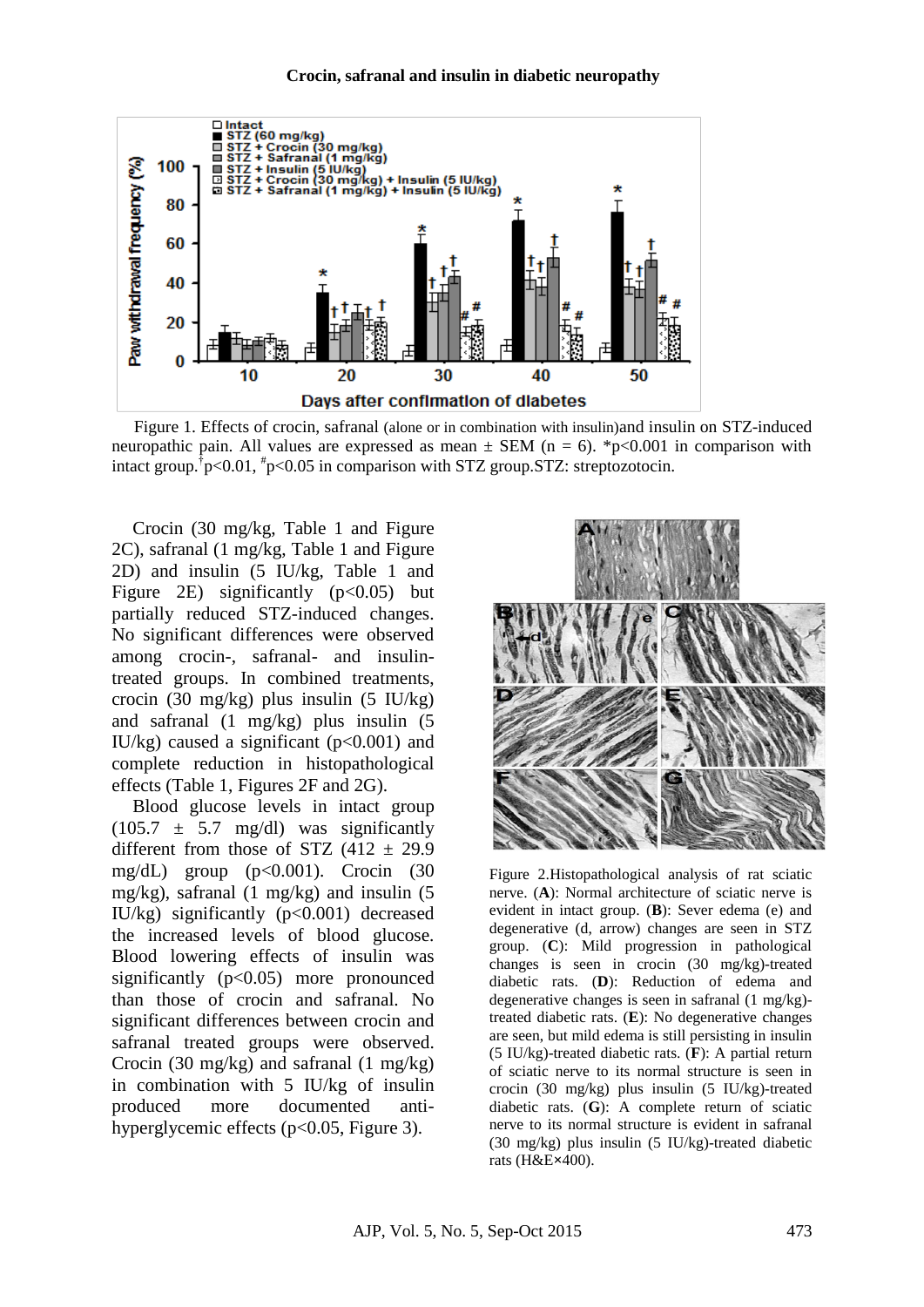A significant difference was observed between sciatic nerve tissue MDA levels in intact group and those of STZ group (3.51  $\pm$  0.56 and 16.42  $\pm$  2.14 nmol/g tissue, respectively,  $p<0.05$ ). Combination treatments using crocin (30 mg/kg), safranal  $(1 \text{ mg/kg})$  withinsulin  $(5 \text{ IU/kg})$ significantly  $(p<0.05)$  decreased the increased levels of MDA induced by STZ. Crocin, safranal and insulin-treated groups showed no significant differences. The improving effects of combined treatments using crocin and safranal with insulin on sciatic nerve MDA levels were more documented ( $p \le 0.001$ , Figure 4).



Figure 3. Effects of crocin, safranal (alone or in combination with insulin) and insulin on STZ-induced blood glucose level changes. All values are expressed as mean  $\pm$  SEM (n = 6). \*p<0.001 in comparison with intact group.†p<0.001, #p<0.05 in comparison with STZ group. STZ: streptozotocin.



Figure 4. Effects of crocin, safranal (alone or in combination with insulin) and insulin on STZ-induced sciatic nerve MDA content changes. All values are expressed as mean  $\pm$  SEM (n = 6). \*p<0.05 in comparison with intact group.†p<0.05, #p<0.001 in comparison with STZ group. STZ: streptozotocin. MDA: malondialdehyde.

#### **Discussion**

In the present study, STZ caused cold allodynia, which began from day 20 after STZ and increased to the end of experiment. This confirms the finding of Nam et al., (2014) who reported that cold allodynia (using plantar surface application of acetone) is present from the second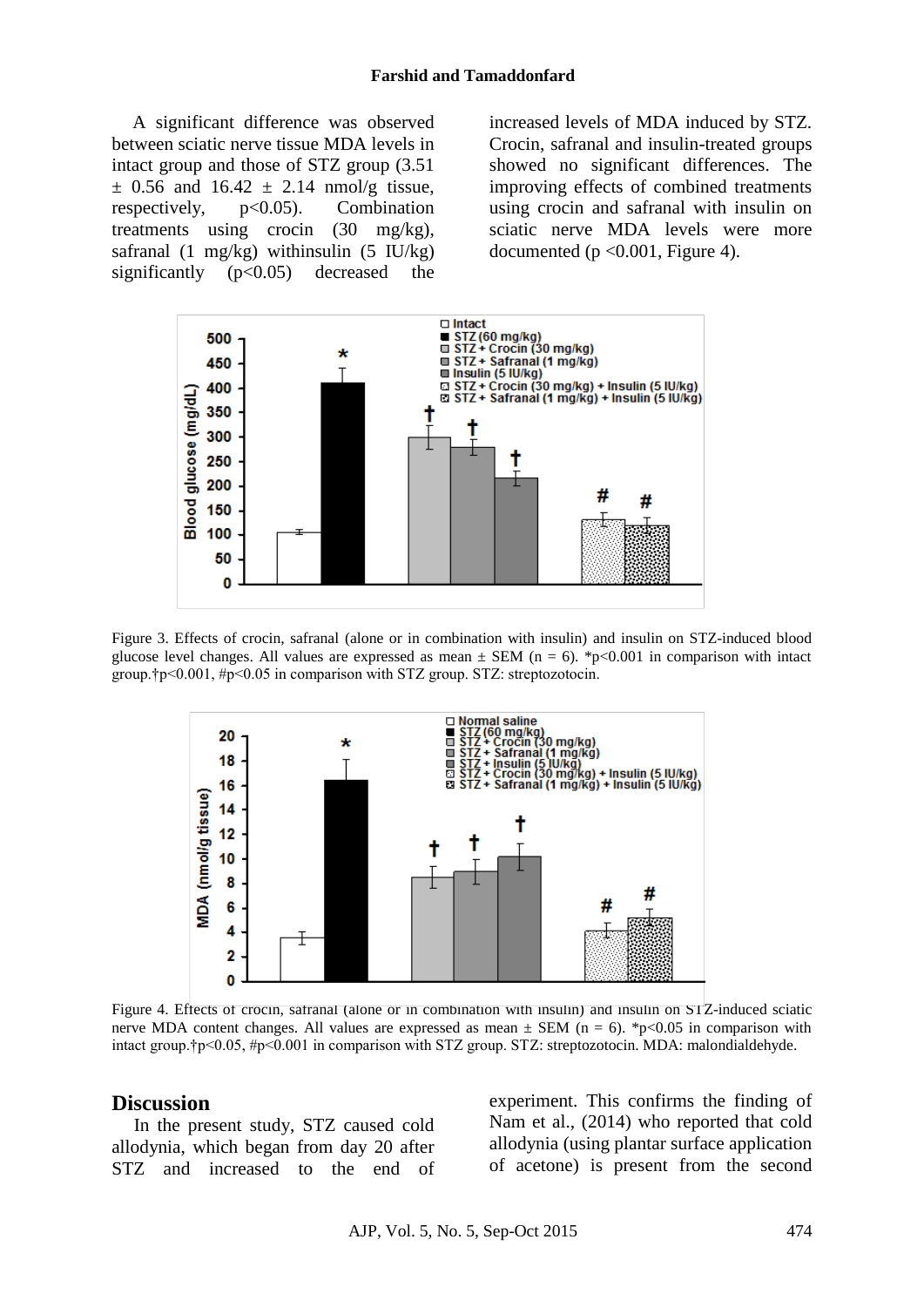week after STZ (60 mg/kg) injection. In addition to cold allodynia, other sings of neuropathic pain including mechanical allodynia and heat hyperalgesia have been reported in STZ-induced diabetic neuropathy in rats (Nam et al., 2014; Bujalska-Zadrazny et al., 2015). Chronic hyperglycemia and the corresponding glucotoxicity induced by STZ are the main pathogenic mechanisms of diabetes and its complication (Wu and Yan, 2015). Histopathological changes of sciatic nerve tissue including fiber degeneration and edema observed in the present study are in agreements with the finding of Omran (2012) in which partial separation of myelinated nerve fibers, axonal atrophy, endoneural edema, fiber degeneration of sciatic nerve have been reported in STZ (65mg/kg, i.p.)-induced diabetic peripheral neuropathy in rats. In this context, STZ increased MDA and decreased superoxide dismutase (SOD) levels in sciatic nerve tissues of rats (Wu et al., 2012). It is believed that chronic hyperglycemia in diabetes is associated with damaged mitochondria, increased production of ROS, decreased nerve blood flow, reduced supply of trophic factors and slowed nerve conduction. With poor treatment, these effects can lead to degenerative abnormalities in peripheral nervous system (Tomlinson and Gardiner, 2008).

In the present study, crocin and safranal improved STZ-induced behavioral, histopathological and biochemical changes. Anti-hyperglycemic effects of crocin and safranal observed in the present study are consistent with other investigations (Tamaddonfard et al., 2013b; Rajaei et al., 2013; Samargandian et al., 2013). There are no reports on the effects of crocin and safranal on neuropathic pain in STZ-induced diabetic neuropathy. In sciatic nerve-crush injury in rats, crocin and safranal attenuated cold and mechanical allodynia (Tamaddonfard et al., 2013a; Tamaddonfard et al., 2014). In addition, in spinal cord injury model of neuropathic pain, an anti-nociceptive

effect was reported for crocin (Karami et al., 2013). Carrageenan-induced inflammatory pain responses such as mechanical and cold allodynia were also suppressed by crocin and safranal (Tamaddonfard et al., 2013c). Using hind paw and orofacial formalin-induced pain tests, we showed anti-nociceptive properties of crocin (Tamaddonfard and Hamzeh-Gooshchi, 2010; Erfanparast 2015). Our results showed that crocin and safranal attenuated STZ-induced histopathological changes in sciatic nerve tissue. Although, there are no reports describing the effects of crocin and safranal on histopathological changes in STZ-induced diabetic neuropathy, in sciatic nerve-crush injury model, the inhibitory effects of crocin and safranal on Wallerian degeneration of sciatic nerve were reported (Tamaddonfard et al., 2013a, Tamaddonfard et al., 2014). Our present results showed that crocin and safranal reduced sciatic nerve tissue levels of MDA in STZ-induced diabetic neuropathy. MDA is a reliable and commonly used biomarker for assessing lipid peroxidation. Lipid peroxidation is a well-established mechanism of cellular injury and is frequently used as an indicator of oxidative stress in cells and tissues (Moore and Roberts, 1998). It has been reported that crocin decreased MDA levels in kidney tissue in STZ-induced diabetic nephropathy in rats (Altinoz et al., 2015). Moreover, safranal decreased the elevated levels of MDA in rats heart tissue following isoproterenol-induced cardiomyopathy (Mehdizadeh et al., 2013). In sciatic nerve crush injury, crocin and safranal exerted potent antioxidant activities by reducing the blood levels of MDA (Tamaddonfard et al., 2013a, 2014). It seems that anti-hyperglycemic and especially antioxidant activities of crocin and safranal contribute to their neuroprotective effects in STZ-induced diabetic neuropathy.

In this study, STZ-induced neuropathic pain signs, hyperglycemia, sciatic nerve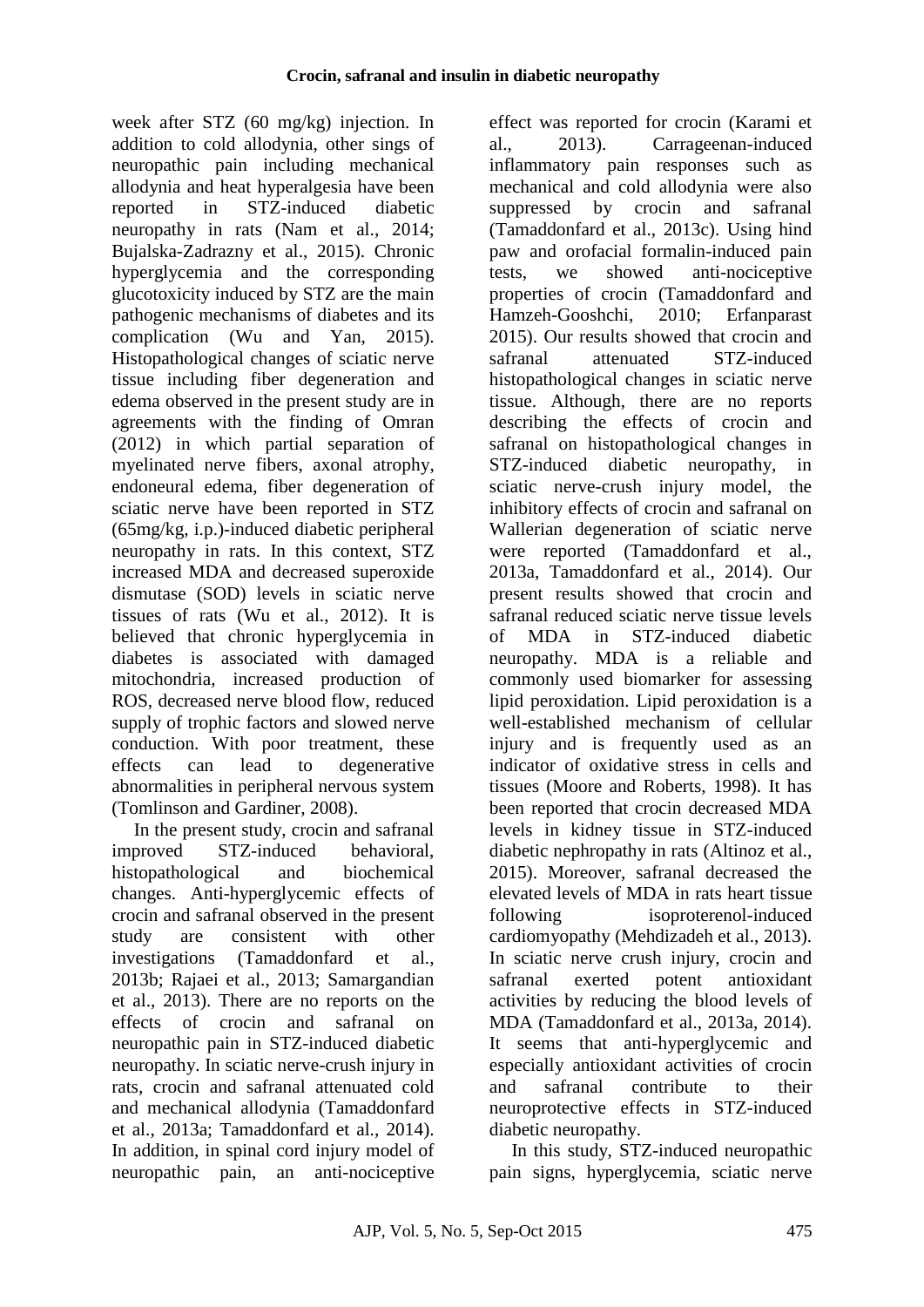histopathological and MDA level changes were improved following insulin treatment. Insulin is a pleiotropic hormone with many effects at the levels of cell, tissue and organism (Niswender, 2011; Mielke and Wang, 2011). STZ-induced changes such as sciatic nerve conduction velocity, compound action potential amplitude and total antioxidant status were improved by 3 IU/kg of insulin in rats (Erken et al., 2015). Although, Ranjithkumar et al., (2007) failed to show anti-thermal hyperalgesic effect for insulin (5 IU/kg for 4 weeks), chronic treatment with insulin (10 IU/kg for 4 weeks after 4 weeks induction of diabetes) attenuated thermal hyperalgesia and hot-plate latency in STZ-induced diabetic neuropathy in mice (Sharma et al., 2007). It seems that insulin with anti-hyperglicemic and antioxidant effects is involvedin induction of neuroprotection.

In the present study, STZ-induced behavioral, histopathological and biochemical changes improved more markedly after combined treatments using crocin and safranal with insulin. These can point that crocin and safranal may exert insulinomimetic effects. Although in the present study, the level of insulin was not measured, but according to our previous study, crocin at (15 and 30 mg/kg) administration for 30 days restored the blood levels of insulin in STZ-induced diabetic rats (Tamaddonfard et al., 2013b; Asri-Rezaei et al., 2015). In addition, safranal activated insulin signaling in cultured myotubes and improved glucose tolerance in diabetic KK-Ay mice (Maeda et al., 2014). Current available therapies for diabetes and diabetic complications include insulin and various oral antidiabetic agents. Many of these drugs have a number of serious adverse effects. Moreover, insulin treatment, particularly, if intensive, may be associated with emergency room visit and hospitalization due to hypoglycemic events. Therefore, the search for more effective and safer agents with combination therapy approaches is important (Sharma et al., 2007; Kubo et al., 2010; Patel et al., 2012).

In conclusion, the results of the present study showed neuroprotective effects of crocin, safranal and insulin and pointed towards the beneficial effects of combination treatments with insulin in attenuating STZ-induced diabetic peripheral possibly through antinociceptive, anti-hyperglycemic, antioxidant and neuro-regeneration promoting mechanisms.

### **Acknowledgments**

This study was supported by the Office of Vice Chancellor for Research of the Urmia University Research Project No. 007/D/91**.**

### **Conflict of interest**

The authors declare that there are no conflicts of interest.

# **References**

- Alinejad B, Ghorbani A, Sadeghnia HR. 2013. Effects of combination of curcumin, linalool, rutin, safranal, and thymoquinone on glucose/serum deprivation-induced cell death. Avicenna J Phytomed, 3: 321-328.
- Altinoz E, Oner Z, Elbe H, Cigremis Y, Turkoz Y. 2015. Protective effects of saffron (its active constituent, crocin) on nephropathy in streptozotocin-induced diabetic rats. Hum Exp Toxicol, 34: 127- 134.
- Asri-Rezaei S, tamaddonfard E, Ghasemsoltani-Momtaz B, Erfanparast A, Gholamalipour S. 2015. Effects of crocin and zinc chloride on blood levels of zinc and metabolic and oxidative parameters in streptozotocin-induced diabetic rats. Avicenna J Phytomed, 5: Article in Press.
- Bujalska-Zadrozny M, de Carde A, Pawlik K. 2015. Influence of nitric oxide synthase or cyclooxygenase inhibitors on cannabinoids activity in streptozotocin-induced neuropathy. Pharm Rep, 67: 209-216.
- Callaghan B, Cheng H, Stables C, Smith A, Felman F. 2012. Diabetic neuropathy: manifestations and current treatments. Lancet Neurol, 11: 251-234.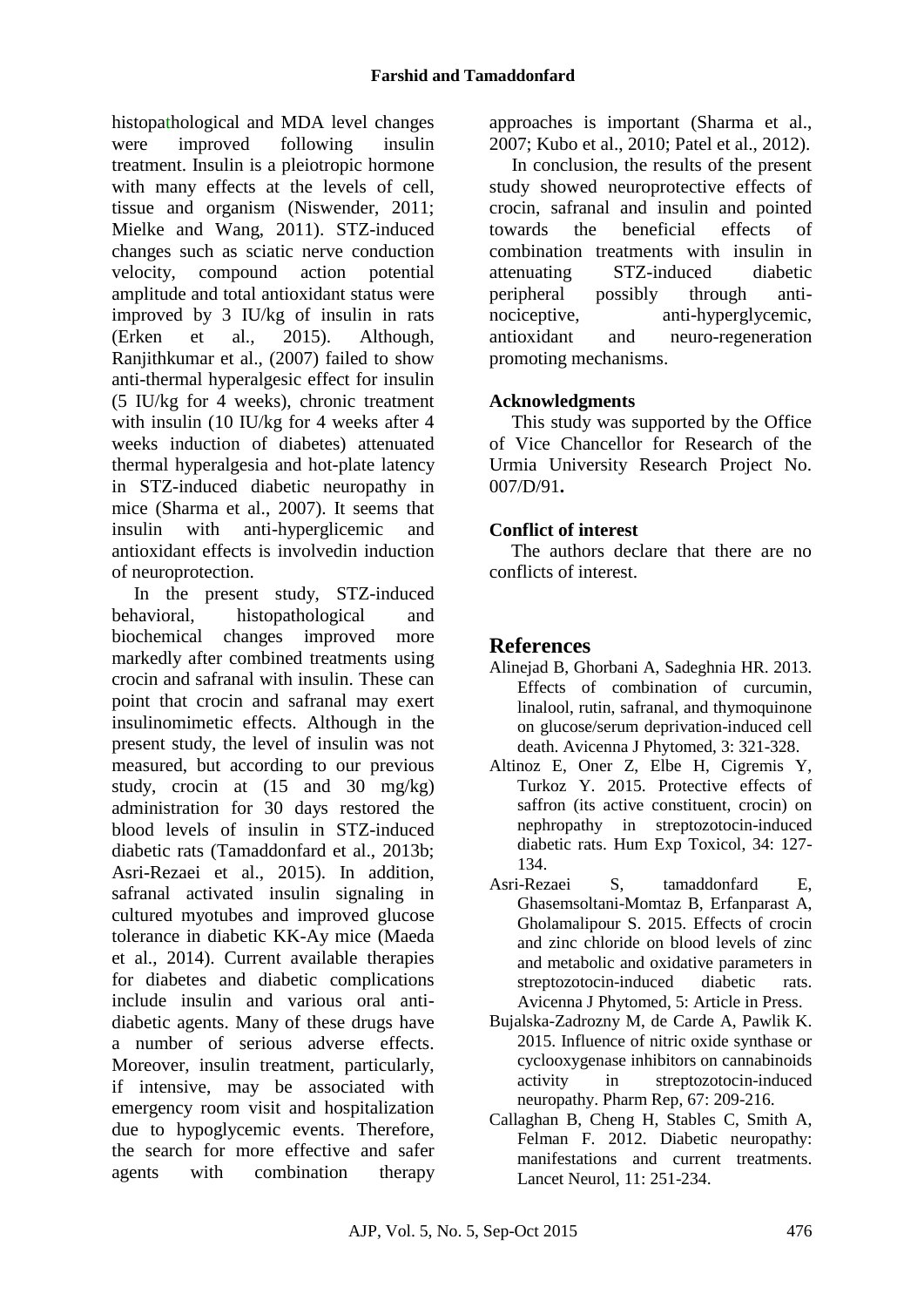- Choi Y, Yoon YM, Na HS, Kim SH, Chung JM. 1994. Behavioral signs of ongoing pain and cold allodynia in a rat model of neuropathic pain. Pain, 59: 369-376.
- El-Abhar HS, Schaalan MF. 2014. Phytotherapy in diabetes: review on potential mechanistic perspectives. World J Diabetes, 5: 176-197.
- England JD, Asbury AK. 2004. Peripheral neuropathy. Lancet, 363: 2151-2161.
- Erfanparast A, Tamaddonfard E, Taati M, Dabbaghi M. 2015. Effects of crocin and safranal, saffron constituents, on the formalin-induced orofacial pain in rats. Avicenna J Phytomed, 5: Article in Press.
- Erken HA, Genc O, Erken G, Ayada C, Gundagdu G, Dogan H. 2015. Ozone partially prevents diabetic neuropathy in rats. Exp Clin Endocrinol Diabetes, 123: 101-105.
- Farshid AA, Tamaddonfard E, Najafi S. 2014. Effects of histidine and n-acetylcysteine on experimental lesions induced by doxorubicin in sciatic nerve of rats. Drug Chem Toxicol, DOI: 10.3109/014805545.2014981753.
- Javed S, Petropoulos IN, Alam U, Malik RA. 2015. Treatment of painful diabetic neuropathy. Ther Adv Chronic Dis, 6: 15- 28.
- Karami M, Bathaie SZ, Tiraihi T, Habbibi-Rezaei M, Arabkheradmand J, Faghihzadeh S. 2013. Crocin improved locomotor function and mechanical behavior in a rat model of contused spinal cord injury through decreasing calcitonic gene related peptide (CGRP). Phytomedicine, 21: 62-67.
- Kubo S, Watada H, Kawamori R. 2010. Combination therapy of miglitol and insulin in type 1 diabetes mellitus patients. Diabetes Investig, 22: 60-65.
- Maeda A, kai K, Ishii M, Ishii T, Akagawa M. 2014. Safranal, a novel protein tyrosine phosphatase 1B inhibitor, activates insulin signaling in C2C12 myotubes and improved glucose tolerance in diabetic KK-Ay mice. Mol Nutr Food res, 58: 1177-1189.
- Mielke JG, Wang YT. 2011. Insulin, synaptic function, and opportunities for neuroprotection. Prog Mol Biol Transl Sci, 98: 133-186.
- Moore K, Roberts LJ. 1998. Measurement of lipid peroxidation. Free Radical Res, 28: 659-671.
- Nam JS, Cheong YS, Karm MH, Ahn HS, Sim JH, Kim JS, Choi SS, Leem JG. 2014. Effects of nefopam on streptozotocininduced diabetic neuropathic pain in rats. Korean J Pain, 27: 326-333.
- Niswender KD. 2011. Basal insulin: beyond glycemia. Postgrad Med, 123: 27-37.
- Ohkawa H, Oishi N, Tagi K. 1979. Assay for lipid peroxidase in animal tissues by thiobarbituric acid reaction. Anal Biochem, 95: 351-358.
- Omran OM. 2012. Histopathological study of evening primrose oil effects on experimental diabetic neuropathy. Ultrustruct Pathol, 36: 222-227.
- Patel DK, Prasad SK, Kumar R, Hemalatha S. 2012. An overview on antidiabetic medicinal plants having insulin mimetic property. Asian Pac J Trop Biomed, 2: 320-330.
- Premkumar LS, Pabiddi RM. 2013. Diabetic peripheral neuropathy: role of reactive oxygen and nitrogen species. Cell Biochem Biophys, 67: 373-383.
- Rajaei Z, Hadjzadeh MA, Nemati H, Hosseini M, Ahmadi M, Shafiee S. 2013. Antihyperglycemic and antioxidant activity of crocin in streptozotocin-induced diabetic rats. J Med Food, 16: 206-210.
- Ranjitkumar R, Prathab Balaji S, Balaji B, Ramesh RV, Ramanathan M. 2013. Standardized aqueous Tribulus terristri (Nerunjil) extract attenuates hyperalgesia in experimentally induced diabetic neuropathic pain model: role of oxidative stress and inflammatory mediators. Phytother Res, 27: 1646-1657.
- Sadeghnia HR, Kamkar M, Assadpour E, Boroushaki MT, Ghorbani A. 2013. Protective effect of safranal, a constituent of Crocus sativus, on quinolinic acidinduced oxidative damage in rat hippocampus. Iran J Basic Med Sci, 16: 73-82.
- Samargandian S, Borji A, Delkhosh MB, Samini F. 2013. Safranal treatment improves hyperglycemia, hyperlipidemia and oxidative stress in streptozotocininduced diabetic rats. J Pharm Pharm Sci, 16: 352-362.
- Sharma S, Chopra K, Kulkarni SK. 2007. Effect of insulin and its combination with